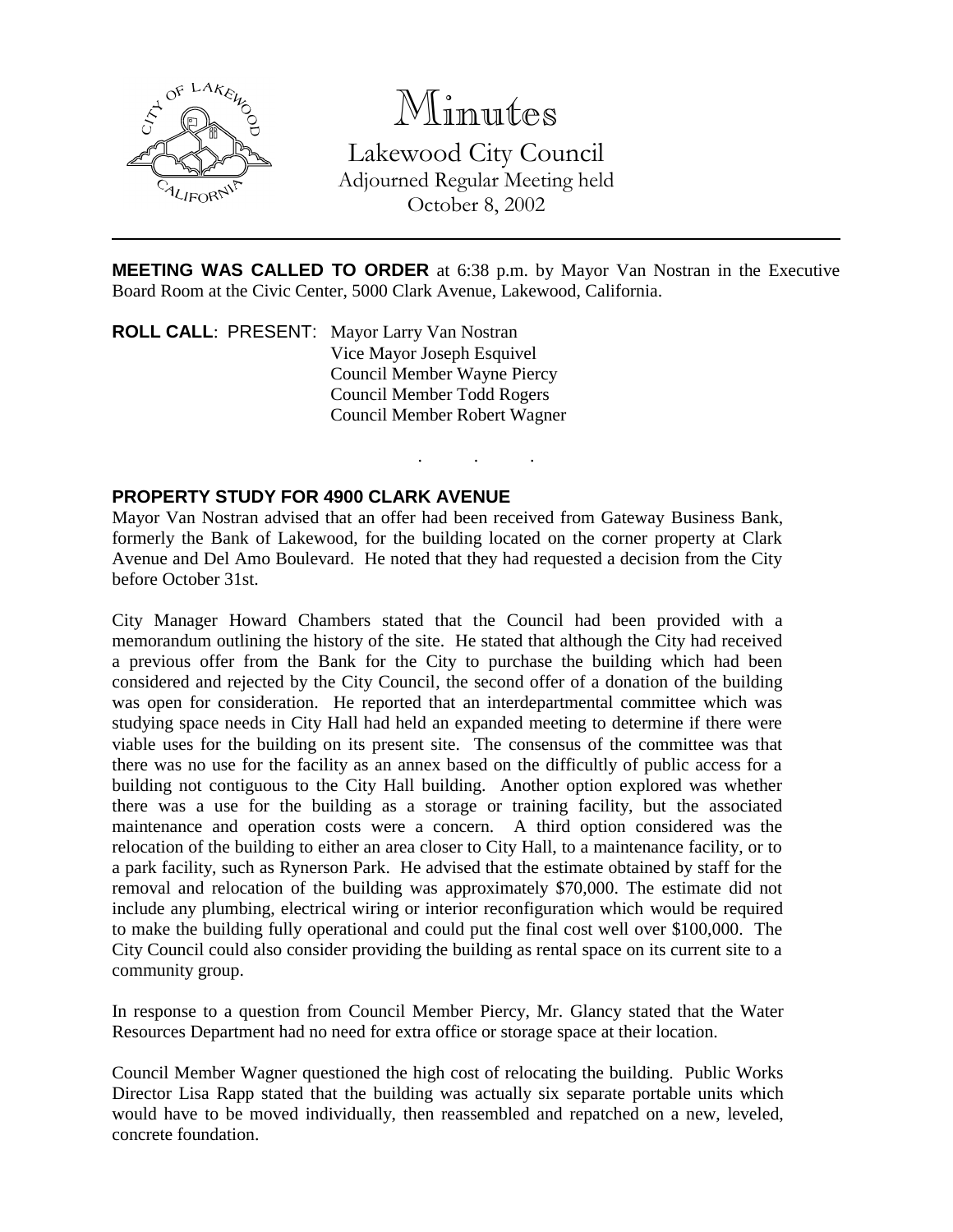City Council Minutes October 8, 2002 Page 2

## **PROPERTY STUDY FOR 4900 CLARK AVENUE** - Continued

Council Member Piercy stated that he could not support relocating an entire operating department in the building.

Responding to a question from Council Member Rogers, the City Manager stated that the Bank had located a firm which would take possession of the building and remove it, should the City decide it had no use for the building.

Mayor Van Nostran stated he felt the building was not really compatible with the rest of the Civic Center uses and that considering the condition of the State budget and the uncertainty of its impacts on the City's financial future, he was not in favor of spending any unnecessary funds on this type of use, not even maintenance costs.

MAYOR VAN NOSTRAN MOVED AND COUNCIL MEMBER PIERCY SECONDED TO FIND THAT THE CITY HAD NO USE FOR THE BUILDING AND IT SHOULD BE REMOVED IN ACCORDANCE WITH THE BANK'S LEASE AGREEMENT. UPON ROLL CALL VOTE, THE MOTION WAS APPROVED:

AYES: COUNCIL MEMBERS: Rogers, Esquivel, Piercy and Van Nostran NAYS: COUNCIL MEMBERS: None ABSTAIN: COUNCIL MEMBERS: Wagner

Council Member Rogers briefly covered a memo he had submitted outlining a vision for the use of the corner property at 4900 Clark Avenue. He stated that while he understood the uncertain financial climate in the State, he felt a direction for the use of the property should be determined so that staff could be alert for possible grant opportunities. He stated that a potential use for the site could be to establish a symbolic city center with an outdoor amphitheater that could be utilized for cultural, fine art and other community events. He also outlined other ideas, such as a mix of particular retail uses and a commemorative site which would provide a gathering place for residents and be complementary to the other uses in the Civic Center.

Council Member Piercy agreed that the space should be reserved for a community-oriented use, but stated he did not foresee the City having the resources to develop anything in the next few years.

Mayor Van Nostran stated although nothing could be done until the State budget issues were straightened out, he would like to see a re-configuration of the Civic Center which could incorporate some limited retail and commercial office space. He noted that the City Hall building was nearly 50 years old and that space needs there must also be taken into consideration.

City Attorney John S. Todd advised that the Post Office building was located on property owned by the City and that the Council could consider relocating the Post Office and then reutilizing the property on the north side of the Sheriff's Station.

Vice Mayor Esquivel noted that the Iacoboni Library might also be interested in relocating.